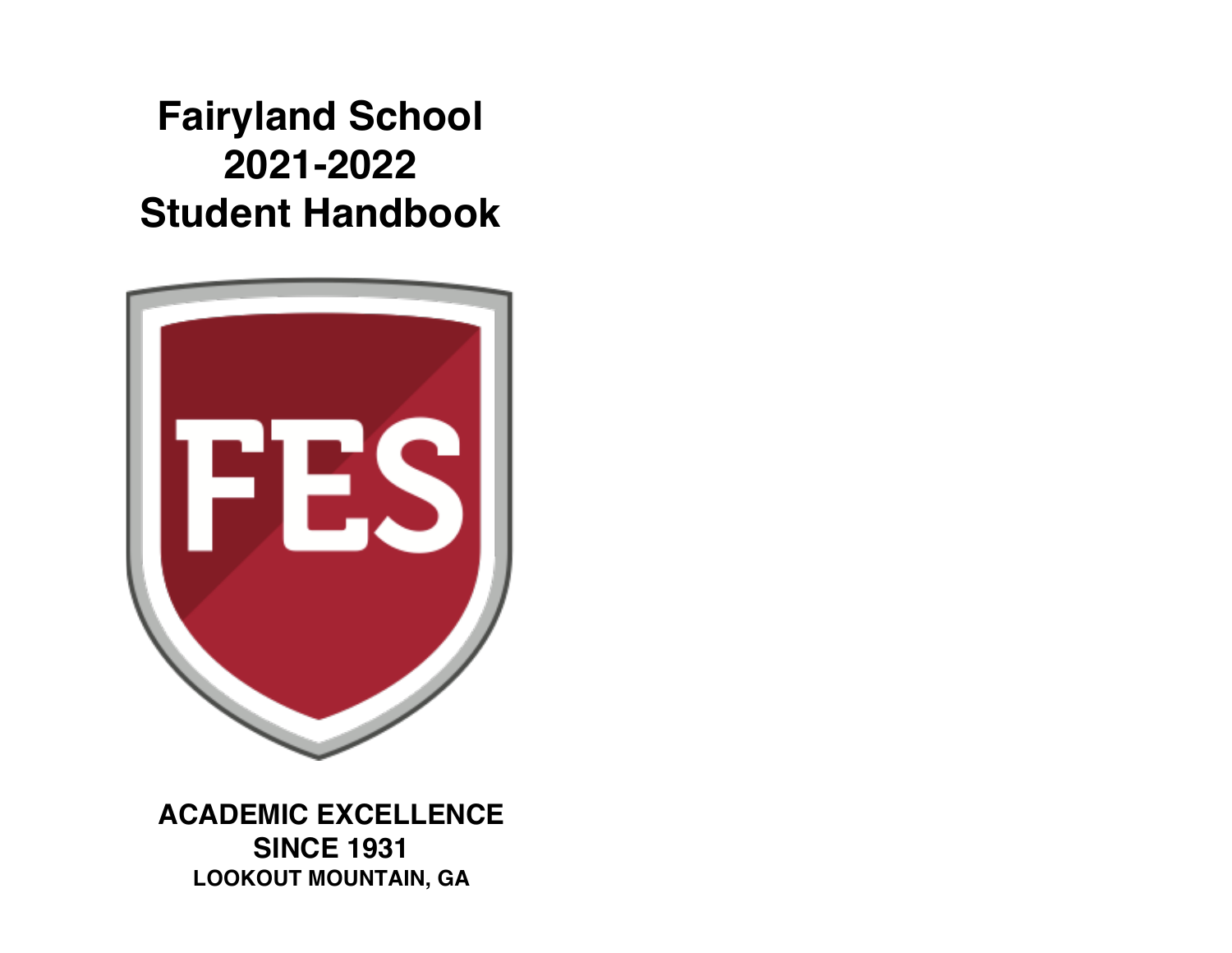# **WELCOME**

The staff of Fairyland School extends a warm greeting to each of our families. We would like to encourage families to become involved in the many activities at school. It is a pleasure to have you as members of our school community. The success of any student is dependent upon the partnerships of student, parent, and teacher.

# **Walker County Mission Statement**

It is the mission of Walker County Schools to ensure that all students graduate: ready for College, ready for Work, ready for Life.

# **Fairyland School Mission, Vision, and Beliefs**

The mission of Fairyland School is to provide instruction that challenges students to attain core knowledge and build strong character in order to achieve their highest potential. A variety of educational experiences will be delivered in a safe, nurturing environment while promoting the importance of life-long learning.

# **Vision**

The Fairyland School faculty and staff will use the mission and beliefs and the Georgia Standards of Excellence as a guide to improve instruction. Current research and best practices will be used to assess and address individual learning by providing support for a wide range of academic needs. We are dedicated to engaging all stakeholders in building an understanding of the mission, vision, and beliefs.

#### **Beliefs**

Learning should be meaningful, related to life, and promote selfworth.

Georgia Standards of Excellence, character education, and arts education are essential components to the curriculum. Core instructional time will be managed efficiently throughout the school day.

Teachers and staff demonstrate professionalism and integrity, are positive role models, and seek opportunities for professional growth. Stakeholders are partners ensuring high academic expectations and the intellectual, emotional, and physical growth of every child.

Each stakeholder's contributions and suggestions are significant and will be valued equally.

Students will have ownership of their learning and behavior.

# **FAIRYLAND SCHOOL CALENDAR 2021-2022**

| December 22 - January 5 ---------------------------------Christmas Holidays |
|-----------------------------------------------------------------------------|
|                                                                             |
|                                                                             |
|                                                                             |
|                                                                             |
|                                                                             |

# **SCHOOL HOURS**



Grades Pre K–5 ------ 8:00 a.m. until 2:30 p.m.

**NOTE:** The school opens at 7:30 a.m. At 7:35 students may go to classrooms. **Children are not supervised before 7:30 a.m.**  Breakfast On the Go is served beginning at 7:35 a.m. and students eat in their classroom.

# **ENROLLMENT REQUIREMENTS**

Students can only be enrolled by a legal parent or guardian. All students entering a Georgia school are required to present:

• **Proof of adequate immunization**. Immunization records must be on a Georgia Immunization Form 3231 available at most doctor's offices or Georgia Health Department. These forms must be on file within 30 days of the child's entrance into school.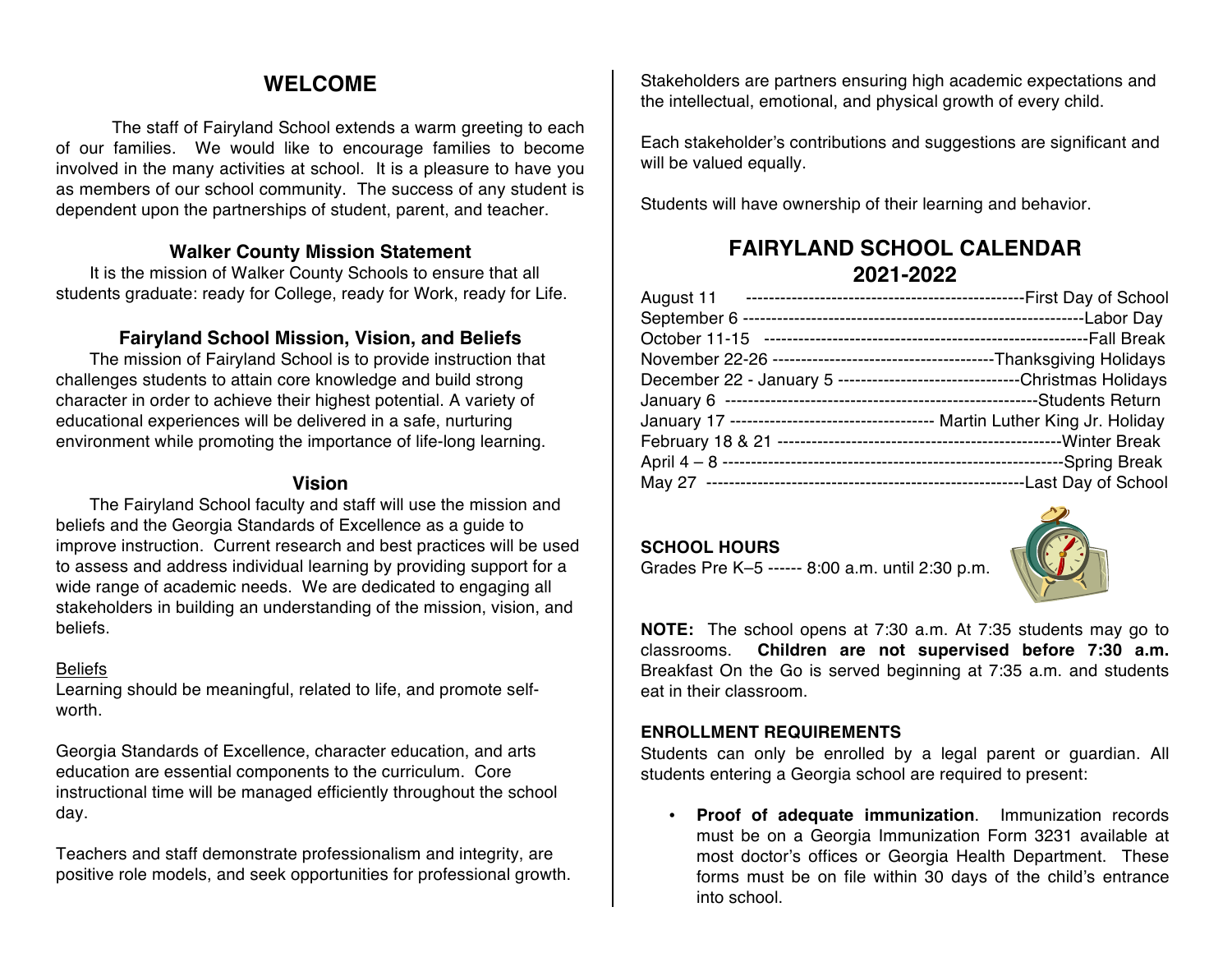- **Certificate of eye, ear and dental examination**. Eye, ear and dental exams must be certified on Georgia Form 3300 available at most doctor's offices or the Georgia Health Department. These forms must be on file within 30 days of the child's entrance into school.
- A **copy of the certified birth certificate** is necessary for verification of age for a student entering school for the first time.
- A **copy of the child's social security card** is also required.
- **Proof of Walker County residency** is needed. This should include a copy of a current utility bill that has the street address and the name of the parent/guardian of the student.

If these certificates are not received within the designated time lines, the child will have to be removed from the school rolls and will not be able to reenter school until such time as the required forms are on file.

#### **ATTENDANCE POLICY**

#### **EXCUSED ABSENCES**

State and Local Board policies grant excused absences under the following conditions:

- Personal illness
- Serious illness and/or death in the immediate family
- Legal/Court appearances
- Religious holidays
- Students in foster care attending court proceedings related to foster care.

A note signed by the parent/guardian must be presented to the homeroom teacher on the first day that the child returns to school following an absence. This note is to state the date and reason that the child was absent. **If a note is not sent to verify the cause of an absence, that absence is considered to be unexcused.** While we **FACULTY AND STAFF**

appreciate your calls to the office regarding student absences, **board policy requires that a note be sent in when the student returns**.

#### **EARLY DISMISSAL**

Every minute of the school instructional day is important. If an emergency arises after a child is at school and it becomes necessary for the child to leave early, please come by the school office and your child will be called for early dismissal. **The homeroom teacher will not dismiss children.** 

#### **DISMISSAL CHANGES**

In an effort to establish routines and not create confusion for students, please make permanent dismissal arrangements so that students go home the same way each day. In the event that a change is necessary, parents/guardians requesting a dismissal change must either:

- Send a signed request to the homeroom teacher in the morning before classes begin or
- Notify the school office by phone before 2:00pm in the event of a change in plans due to necessity.

#### **TARDIES**

The tardy bell rings at 8:00 am. Students must be in their classrooms ready for announcements by 8:00. It is extremely important that all students be at school on time. Much of the required record keeping that teachers do occur during the first few minutes of the school day and important announcements are made. Students arriving after 8:00 a.m. must report to the office to get a tardy slip before going to their classrooms.

Perfect attendance awards will be given at the end of the year to students who have missed 0 days of school and who have less than 5 tardies.

#### **LATE PICK-UP POLICY**

• Please make sure your child is picked up on time. If your child is not picked up by 2:50pm, your child will be placed in aftercare. The **aftercare fee for late pick-up is \*\$1 per minute**.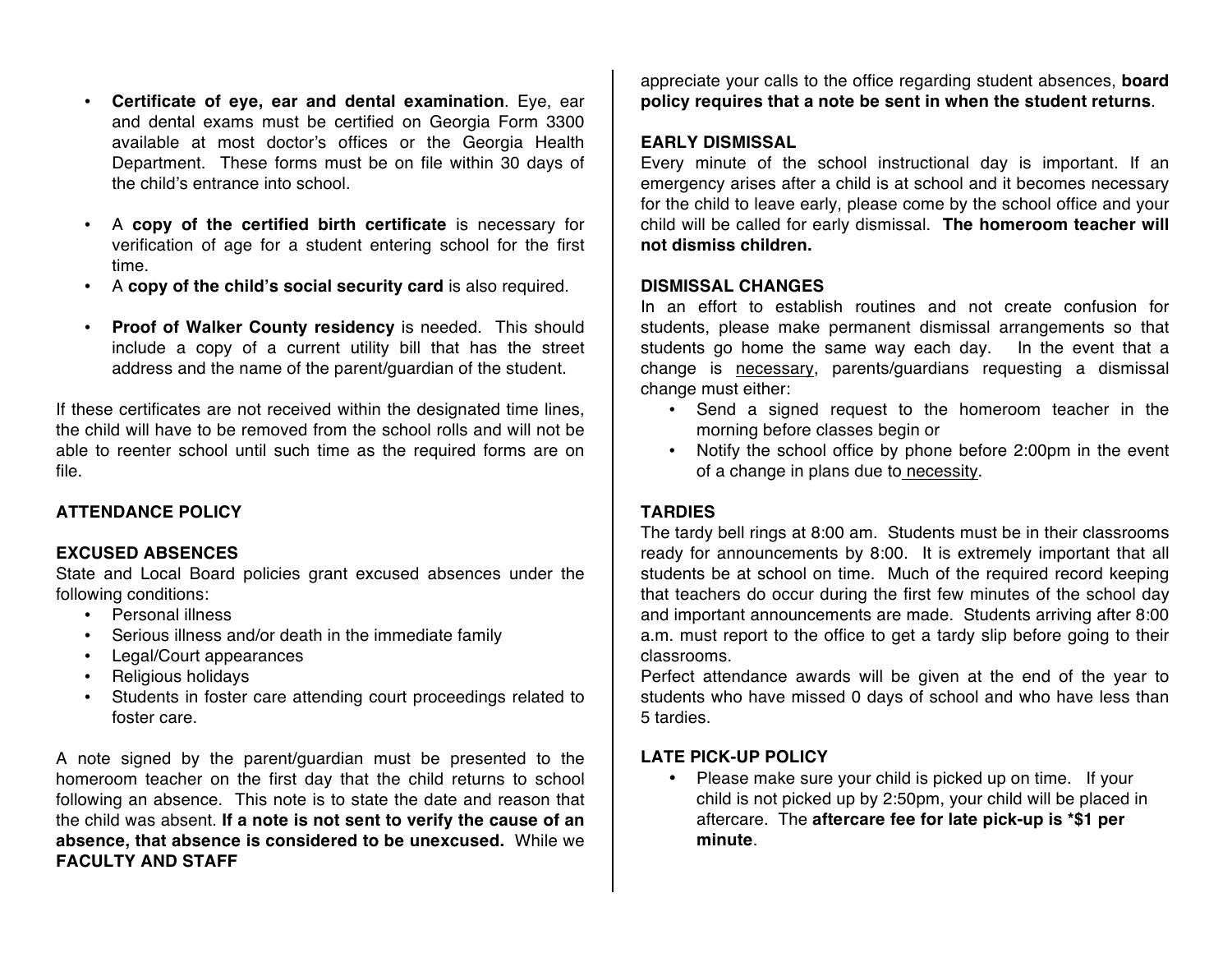| ASSISTANT PRINCIPAL----------------------------------- Ms. Emily Haney |                          | Mrs. Connie Reddan-Miller                                                                                         |
|------------------------------------------------------------------------|--------------------------|-------------------------------------------------------------------------------------------------------------------|
|                                                                        |                          |                                                                                                                   |
|                                                                        | Ms. Laura Wayne          | GUIDANCE COUNSELOR----------------------------------- Mrs. Sandy Smith                                            |
|                                                                        | Ms. Megan Bell           |                                                                                                                   |
|                                                                        |                          |                                                                                                                   |
|                                                                        | Mrs. Tracy Edwards       | PARAPROFESSIONALS -------------------Mrs. Shannon Pickard - Pre-K<br>Mrs. Amanda Roach - Kindergarten             |
|                                                                        | Mrs. Susan Royal         | Mrs. Sally Burke-Kindergarten                                                                                     |
|                                                                        | Mrs. Annalisa Hunter     |                                                                                                                   |
|                                                                        | Ms. Cheryl Giddens       |                                                                                                                   |
|                                                                        | Mrs. Ashleigh Swinford   | LUNCHROOM ------------------------------Ms. Jennifer Fossett - Manager<br>Mrs. Diana Kilgore<br>Mr. David Kilgore |
|                                                                        | Mrs. Mary Beth Catanzaro | Mr. Stacy Gill<br>Mrs. Monica White                                                                               |
|                                                                        |                          |                                                                                                                   |
|                                                                        |                          | Mr. Cory Smith - Bus #32                                                                                          |
| AQUAPONICS & COMPUTER EDUCATION------                                  |                          | You can reach any staff member by email. Email addresses are<br>firstnamelastname@walkerschools.org               |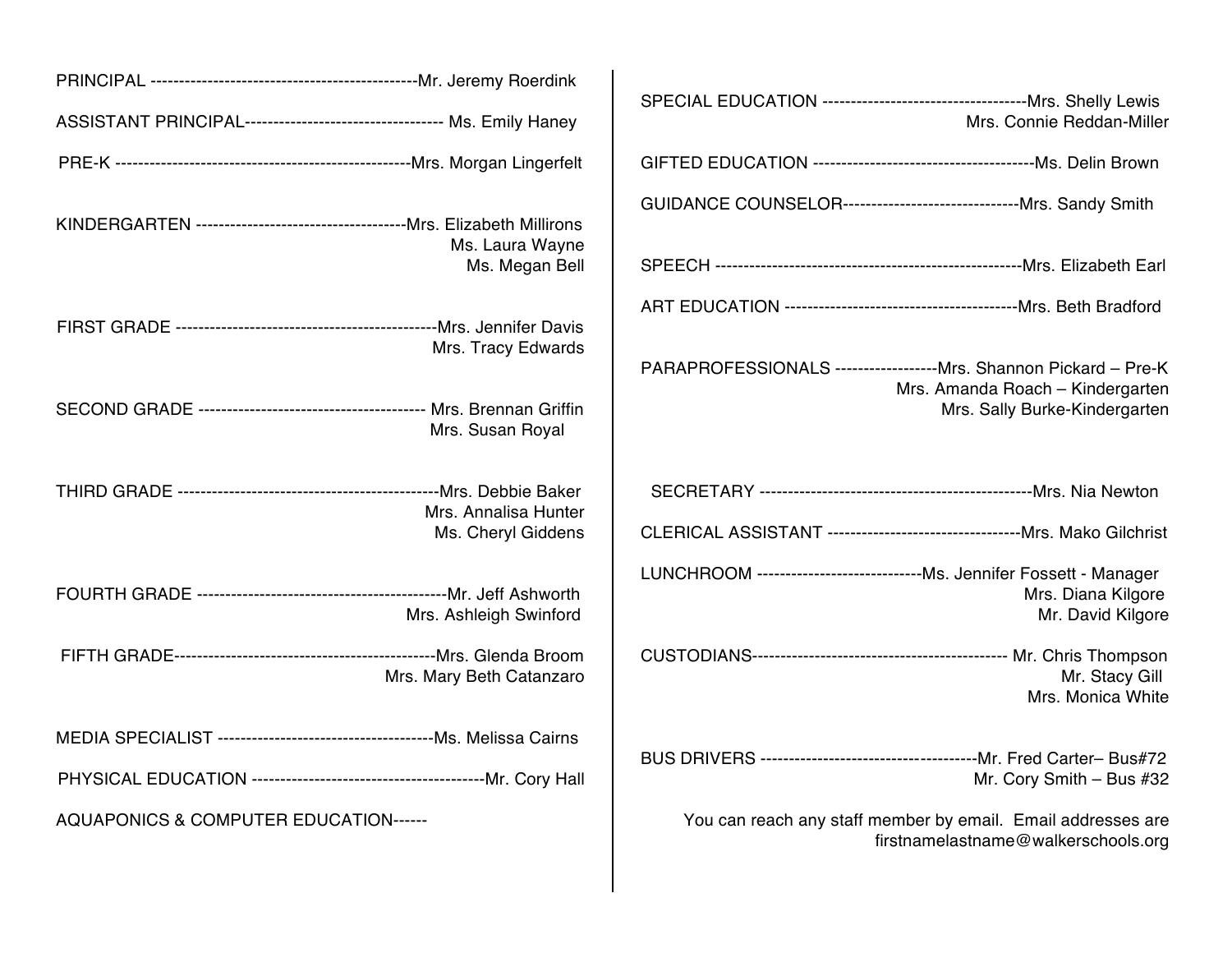# **SCHOOL ADVISORY COUNCIL**

In accordance with HB 1187, school councils were established in Georgia to "bring communities and schools closer together in a spirit of cooperation to solve difficult education problems, improve academic achievement, provide support for teachers and administrators, and bring parents into the school-based decision-making process." School councils:

- Provide advice, recommendations, and assistance to principals and local boards of education
- Are comprised of teachers, parents, and school administrators with a parent serving as chair
- Maintain a school-wide perspective on issues
- Meet regularly with a minimum of 4 meetings per year
- Act as a link between the school and the community
- Encourage the participation of parents and others within the community
- Work to improve student achievement and performance.

#### **VISITORS**

**For student safety and security, all visitors (including volunteers) must check in at the school office** and obtain a visitor's pass before going to any other part of the school facility. Your cooperation in this matter will help ensure the safety of your child. **Visitors under 18 years of age must be accompanied by an adult.**

The front door will be locked during the school hours for security. When you arrive, please state your name and the purpose of your visit at the intercom located on the left side of the door. When you come in, **please report to the office to sign in and get a visitor/volunteer badge regardless of the length of your visit.**

Instructional time is sacred at Fairyland Elementary. Please leave messages for teachers with the secretary in the front office. If you have an emergency situation, please go immediately to the front office and ask for the principal or assistant principal. Volunteers, visitors, or parents arriving after 8:00, please remember to obtain a pass from the office before entering a classroom.

#### **SECURITY CAMERAS**

For increased safety and security, digital cameras record activity at all school entrances and on school busses.

#### **SNOW DAYS/INCLEMENT WEATHER**

In case of inclement weather, listen to local TV Stations:

- WRCB TV Channel 3
- WTVC TV Channel 9
- WDEF TV Channel 12



Please make every effort to help us by not calling the school regarding closings.

In case of bad weather it is crucial for us to keep our phone lines open. In the event of an early dismissal (ie, snow) students that walk home will not be allowed to leave campus unless the school has been notified that a parent is home.

#### **SCHOOLCAST**

Parents and guardians will be informed of school closings or other important information using the Walker County SchoolMessenger automated telephone system.

Parents can update their calling preferences at anytime by contacting the school office.

# **SCHOOL MEALS**

**School meal prices.**

• **Student Breakfast – FREE for all students**



• **Student Lunch- FREE for all students**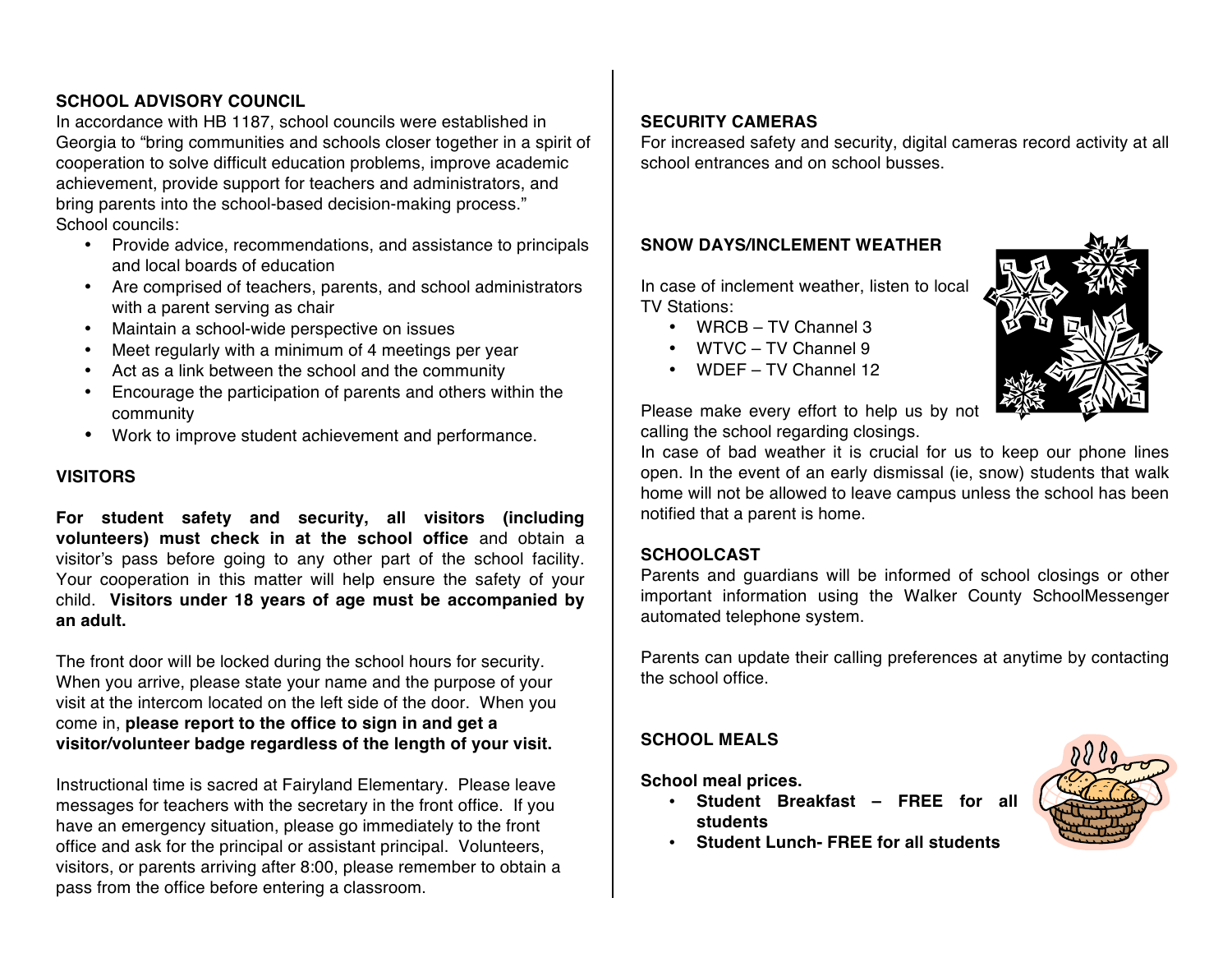We are excited to offer MySchoolBucks<sup>®</sup> This secure, online payment service provides a quick and easy way to add money to your student's meal account using a credit/debit card or electronic check. This service allows you to deposit money directly into your child's school meal account and view balance/purchase information for the past ninety days. You are encouraged to make advanced or monthly payments for school lunches. You can visit the school website to enroll at http://fes.walkerschools.org You may also call the lunchroom at any time to get information regarding your child's lunch account.

Free and reduced meals are available upon receipt and approval of a completed application. (Contact the office for more information)

#### **LUNCH CHARGES**

Please try to pay for your child's lunch in advance and avoid any lunch charges. If a student does not have lunch money in his/her account, he/she will be allowed to charge. If charges exceed \$5 parents will be notified in writing. When these charges are not paid, students are asked to call parents from school as a reminder to bring lunch money the next day. Unpaid lunch charges become a burden on the school and thus impact the resources available to all students. **Please**, **do not bring outside vendor packaging (ie: McDonald's or Wendy's) to the cafeteria.**

#### **BUS TRANSPORTATION**

Walker County Board of Education provides bus transportation for students who live south of the school. Bus #32 serves students who live north of Nick-a-jack Road, and bus #72 serve students who live south of Nick-a-Jack Road.



Safety is always the prime consideration. Should a child's behavior interfere with the safety of the bus, it will be reported to the administration and appropriate disciplinary action will be taken. Security cameras are in continual operation on all busses. A child may be denied the privilege of riding the bus if his/her behavior is a safety factor. Children who ride the bus regularly are to get on and off the bus at the same stop each day.

Students who do not normally ride the bus or a bus rider who will be

transported to a different location must submit a written request from a parent/guardian to the office for approval. This request may be denied in the event that the bus is operating at student capacity level.

#### **TRAFFIC**

Busses unload in the circular driveway in front of the school. Parking is not allowed in this area (directly in front of the building) prior to 8:00 a.m. Students arriving and leaving by car or walking are to enter and exit the building by the front entrance off Lula Lake Road. Cars should enter the drive at the South end and exit on to Lula Lake Road from the entrance north of the drive.

Parents and visitors should use the designated parking spaces. Unattended vehicles should not be in the loading zone area as this is considered a fire zone and should be left clear for emergency vehicles.

**For student safety, the spaces near the road by the pond are for bus parking only. The Lookout Mountain Georgia Police Department will monitor this area and ticket cars parked illegally.**

#### **BICYCLES**

For safety reasons, students riding bikes to school must walk the bicycle while on school grounds. Bicycles are to be parked in the bike rack. Students riding bicycles or skateboards to school must wear helmets. Any unsafe behavior will result in the loss of biking or skateboarding to school.

#### **PAYMENTS**

When paying any school payment by check, please make a separate check for each child enrolled. This will minimize mistakes and helps assure that credit is given to the right child.



#### **INSURANCE**

Student accident insurance is available for purchase during the first two weeks of the school term. Forms will go home in the information packet with your child the first week of school. It is recommended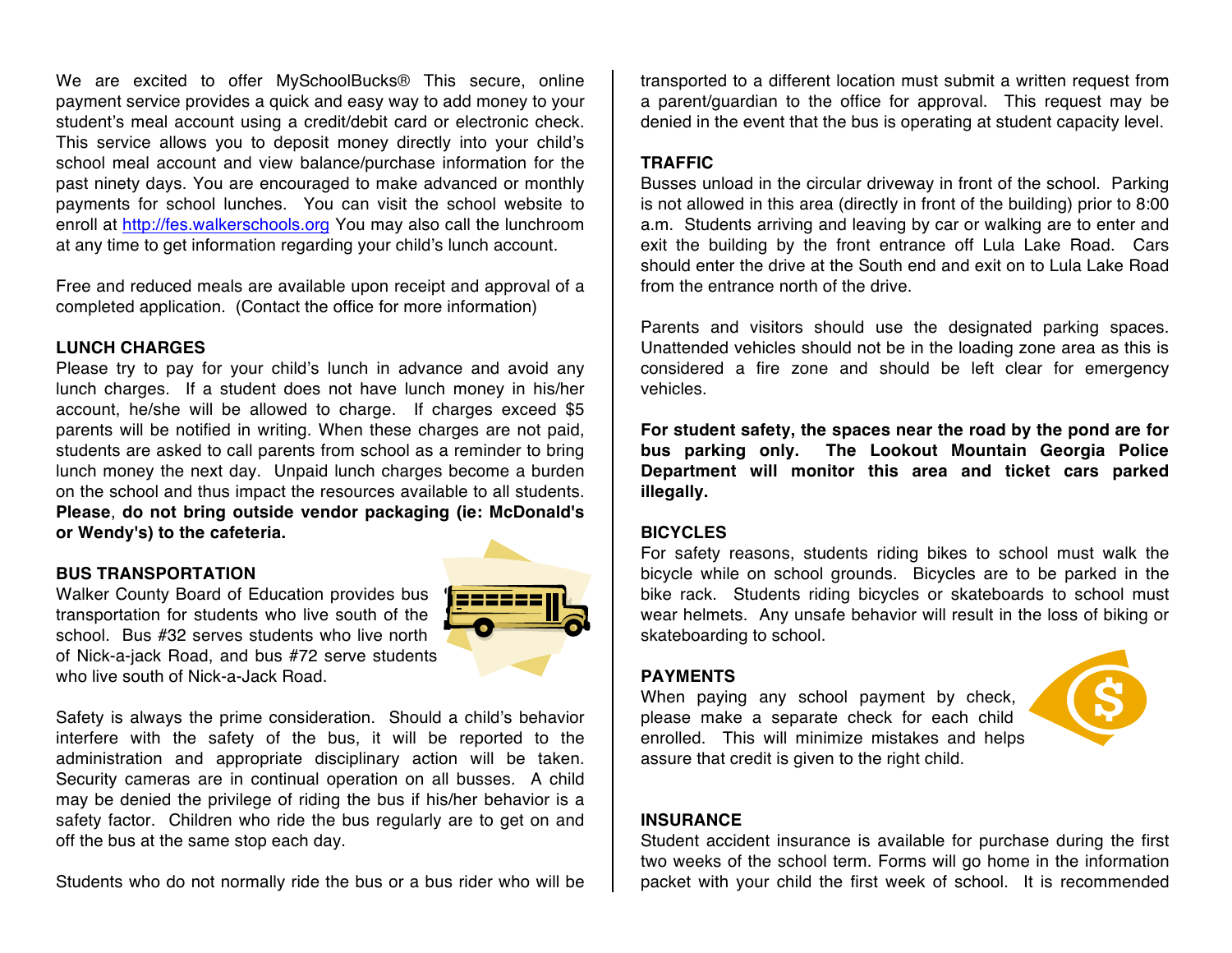that parents consider purchasing either the *school time* or the *year round* policy for their children, particularly if the child is not already adequately covered by other insurance.

#### **PHYSICAL EDUCATION**

All students will participate in a physical education class on a regular basis. Athletic shoes are required for P.E. If a child wears boots or slick bottomed shoes to school, he/she must bring a pair of tennis shoes for P.E. class.

#### **PARTY INVITATIONS**

Invitations to birthday or other parties are not to be given out at school unless everyone in the class receives an invitation. Please be mindful and sensitive to the feelings of all students. Inclusion of all students is strongly recommended.

#### **LIBRARY PROCEDURES**

The library operates on the Georgia modified – open library model which allows students to check out books any time during the school day. Lost or damaged book(s) must be replaced by the borrower at the end of the year if it not before. The librarian and classroom teacher work together to plan library skills classes that are linked to classroom instructional activities.

#### **GIFT BOOK PROGRAM**

Parents, students, and other friends of Fairyland Elementary School may present a gift book to the school library in honor of a special person or to commemorate a special event.

All contributions to the Fairyland Gift Book Program are tax deductible. Bookplates outlining the circumstances of the gift are

affixed to each gift volume. The librarian has a list books to choose from with prices that include the hea duty binding which will make the books a valuable addition to the Fairyland library for years to come. For details, contact the school librarian.



#### **ILLNESS OR ACCIDENTS AT SCHOOL**

If a child is hurt in an accident or becomes ill during the school day, the parents will be contacted so s arrangements may be made to pick up the child. Please make sure that the emergency card kept on file in the school office has current information. It is of utmost importance that the school is furnished with the names of several persons to contact in the event of accident or illness. Walker County Board of Education policy will not allow the release of any child to an individual without written permission.

#### **MEDICATION**

It is not permissible for school personnel to give medication to children except as provided for in the Walker County Board of Education policy manual.

For prescription medications to be given at school please complete the necessary form in the school office. **Parents are encouraged to bring medications such as ibuprofen to be kept in the office and given as needed.**

#### **LOST AND FOUND**

Please check the Parent Center for lost articles. It is suggested that children's clothing be marked in some way that would be easy to recognize. Unclaimed lost and found items are donated to charity twice a year.

#### **TOYS/GAMES/TECHNOLOGY DEVICES**

The goal of Fairyland School is to provide the best education environment possible for all students. Bringing toys and games to school is distracting and risky since the school staff cannot be responsible for taking care of such items. Therefore, students should not bring any toys or games to school unless given approval by the child's teacher and only then for specific purposes. Technology may be brought to school but is done so at the risk of the student. The school is not responsible for any lost, damaged, or stolen property. Students should also follow the direction of the teacher on the appropriate use of the technology in the classroom.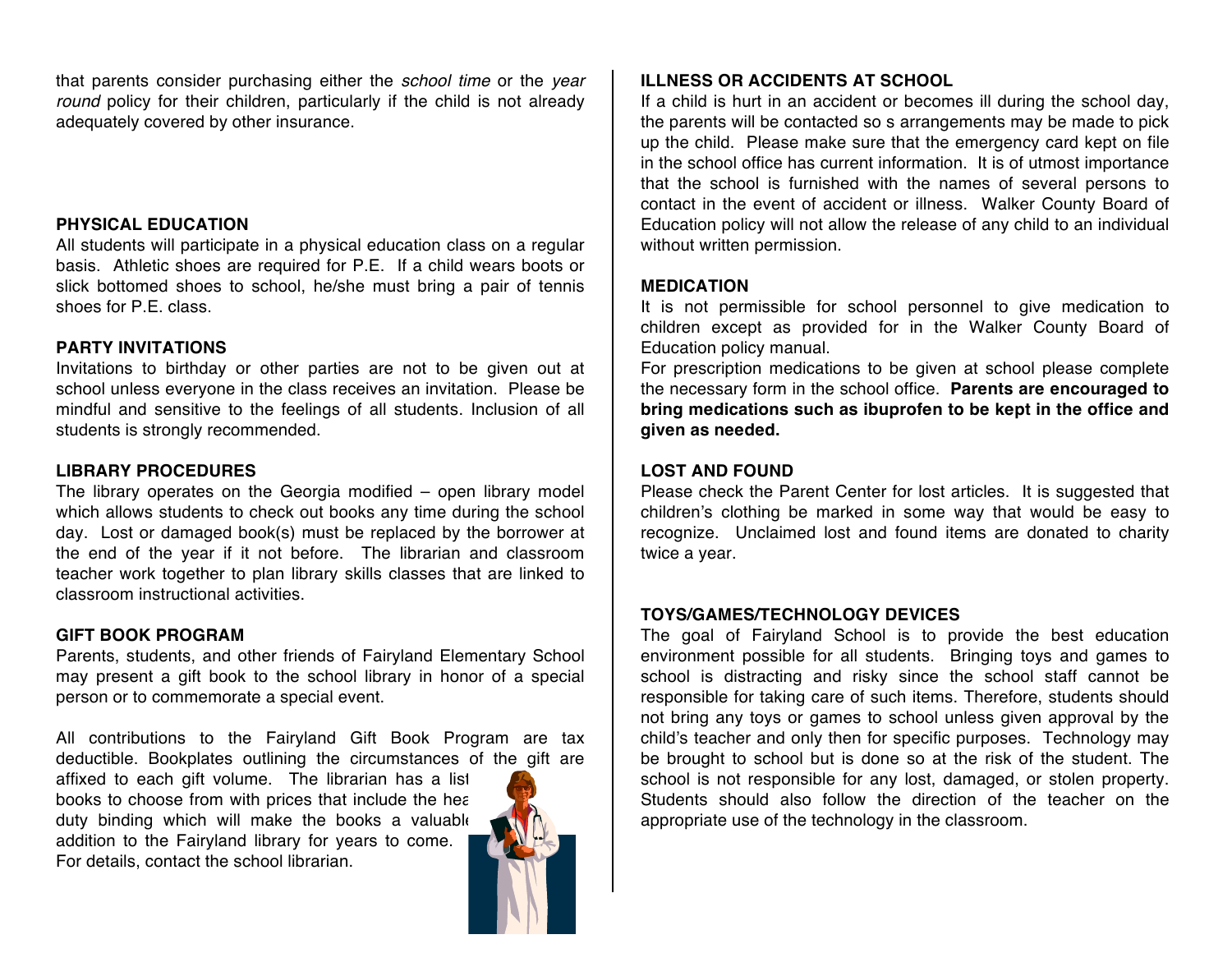#### **USE OF THE TELEPHONE**

Students may be allowed to use the telephone only in the case of emergency or illness.

#### **DISCIPLINE**

The primary duty of every teacher is to teach students as efficiently and effectively as possible. Sometimes a student may require corrective action from both teachers and parents. Teachers will work closely with parents and request assistance whenever necessary. Teachers work cooperatively to make sure that students understand the class and school wide rules and abide by them. Students who violate school and/or class rules may be sent to the office. The administrative team will make the decision as to the discipline required depending on the seriousness of the offense.

#### **HOMEWORK**

Parents are encouraged to make a special effort to provide a consistent time and place for homework to be completed. Parents need to check on a regular basis to be sure that the child is keeping up with his/her work. As part



of our effort to have maximum school-home communication, students are often required to have parents sign and return graded papers.

Much school communication will take place through email. Please provide the school with your email address.

#### **TEACHER CONFERENCES**

Teachers are encouraged to have at least 2 conferences a year with every child's parent(s)/guardian(s). A parent may also schedule a conference with a teacher by calling the school in advance and making arrangements with the teacher. When a teacher has students present, the teacher cannot leave class to answer the telephone or to hold a conference except in the case of an emergency.

#### **REPORT CARDS – STANDARDS BASED GRADING**

Walker County School District uses a common progress report in all elementary schools. This report card is different from the traditional progress reports; students will be assessed on standards and expectations at each grade level after instruction and practice has been given. Standards-based grading measures where a student is toward mastery of each standard instead of scoring an activity. This type of grading gives teachers, students, and parents a clear picture of each standard that the student has mastered and which ones still need work. Because of this, the student has until the end of the school year to show mastery.

In the progress report you will see a condensed list of the standards that are expected to be mastered at your child's grade level during this school year. You will see a (1,2,3,4) for standards mastery scores for each standard. If the box is left blank, then we have not started working on that standard yet, but will be working on it at some point during this year.

We believe that your understanding of what is expected of your child and how well he or she is progressing toward the goals at his or her grade level is very important. We hope the progress report gives you a clearer picture of exactly where your student is on mastering the skills necessary for success at his/her grade level.

Fairyland School has transitioned to a more digital approach when communicating and delivering progress reports. All parents are encouraged to download the PowerSchool App to access your child's grades. More information and directions can be found at http://fes.walkerschools.org

#### **CLUBS**

Fairyland Elementary School is fortunate to offer several activities and clubs for our students. These include:

Cross-County and Track: The Cross-County and Track Program is open to any student in Grades 3-5. Students that wish to participate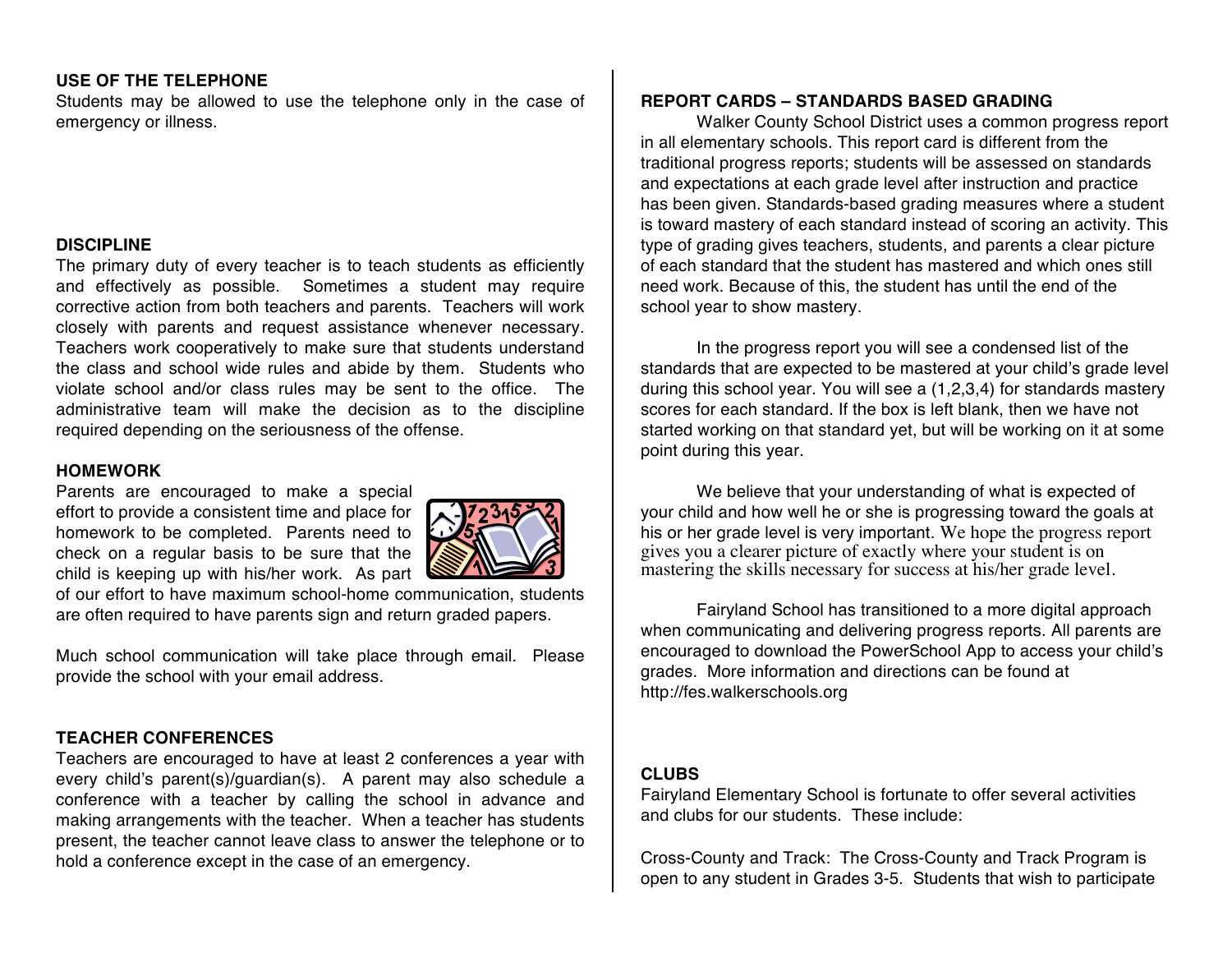need to have a current physical on file in the office. The physical is good for one calendar year from the time it is given from the doctor. See Coach Hall for more information.

C.H.A.M.P.S. – Safe and Drug Free curriculum designed for fifth grade students to give students strategies to avoid drugs, tobacco, and violence. Sponsored and led by the Walker County Sheriff's department and facilitated by the homeroom teacher.

#### **FAIRYLAND SCHOOL WEBSITE**

To obtain current information about school events, students and parents can access the Fairyland School website by visiting http://fes.walkerschools.org.

#### **AFTER SCHOOL ENRICHMENT PROGRAM**

The Afterschool Enrichment Program is offered to students in grades PK-5. Students remain at school to participate in the program. The program stimulates student's social, physical, and intellectual abilities through participation with their school peers. This program is

designed for students who are able to participate independently in age-appropriate activities within a 1:17 teacher/student ratio for the younger grades and a 1:21 teacher/student ratio in the older grades.

The hours of the Afterschool Enrichment Program are Monday through Friday, beginning at 2:35 P.M. and ending at 6:00 P.M. The program is not operated during school vacation, holiday periods, inclement weather closings, or teacher workdays. When schools are dismissed early due to inclement weather, students should be picked up immediately. There is a cost for this program and those interested should contact the main school office for more information.

#### **STUDENT DRESS**

See school and county websites for full official dress code. Students should be dressed appropriately for the weather and safely for PE and other school activities. Any dress or body adornment that is distracting to the learning environment is prohibited. Please see the Walker County FYI Booklet for more specific information regarding student dress.